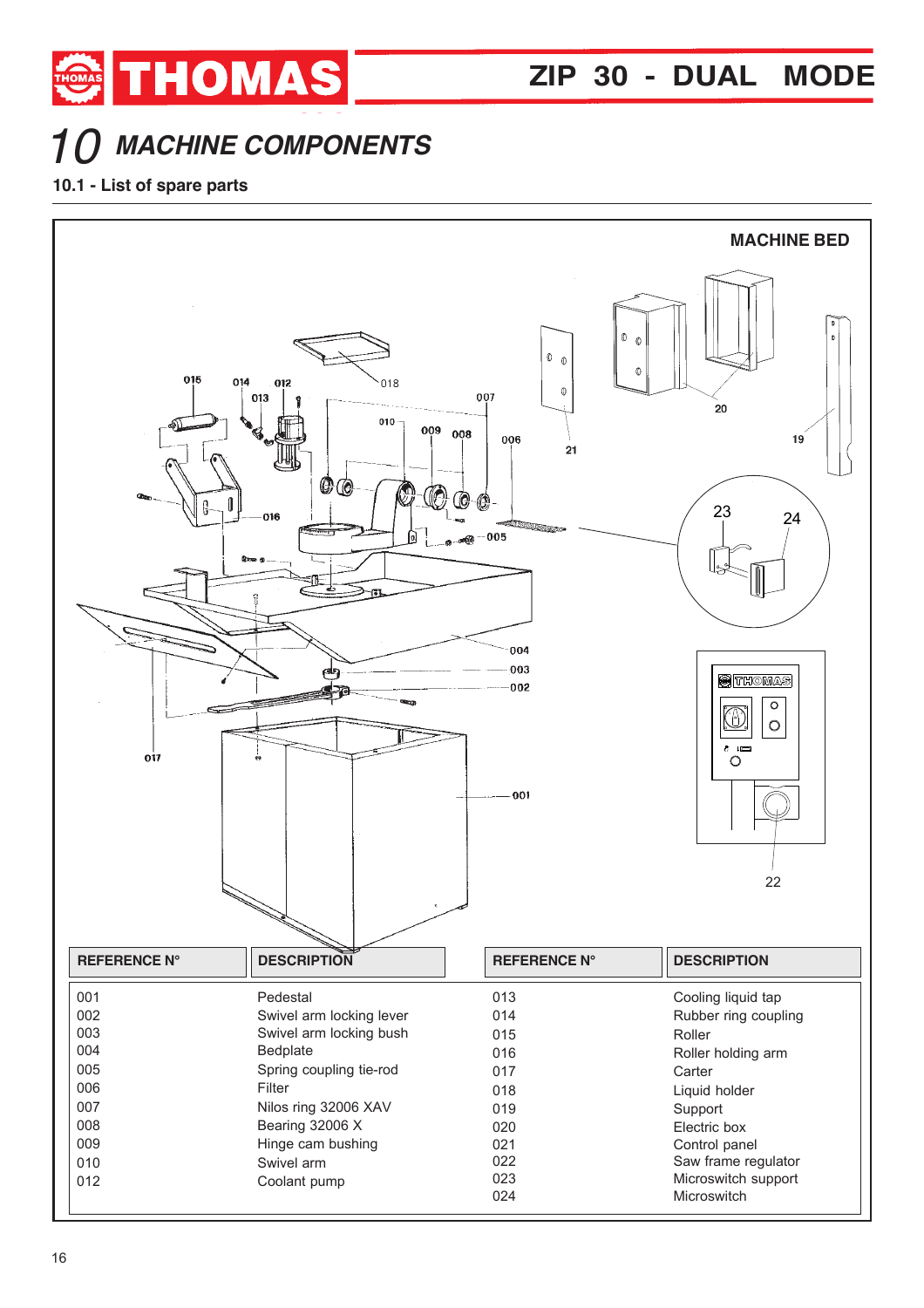## **ZIP 30 - DUAL MODE**





| <b>REFERENCE N°</b> | <b>DESCRIPTION</b>         | <b>REFERENCE N°</b> | <b>DESCRIPTION</b>         |
|---------------------|----------------------------|---------------------|----------------------------|
| 101                 | Linear countervice         | 111                 | No-burr jaw                |
| 102                 | Linear vice                | 112                 | Counter vice jaw           |
| 103                 | Rapid locking spring       | 113                 | Vice jaw                   |
| 104                 | Straight vice screw        | 114                 | Vice lever bushing         |
| 105                 | Saw frame arm rotation pin | 115                 | Rapid locking vice lever   |
| 106                 | O-Ring 3081                | 116                 |                            |
| 107                 | Bar-stop rod               | 117                 | Bearing 51108              |
| 108                 | Bar-stop                   | 118                 | Rapid locking lever washer |
| 109                 | Bar-stop push rod          | 119                 | Vice handwheel             |
| 110                 | Millimetre ruller          | 120                 | Handwheel washer           |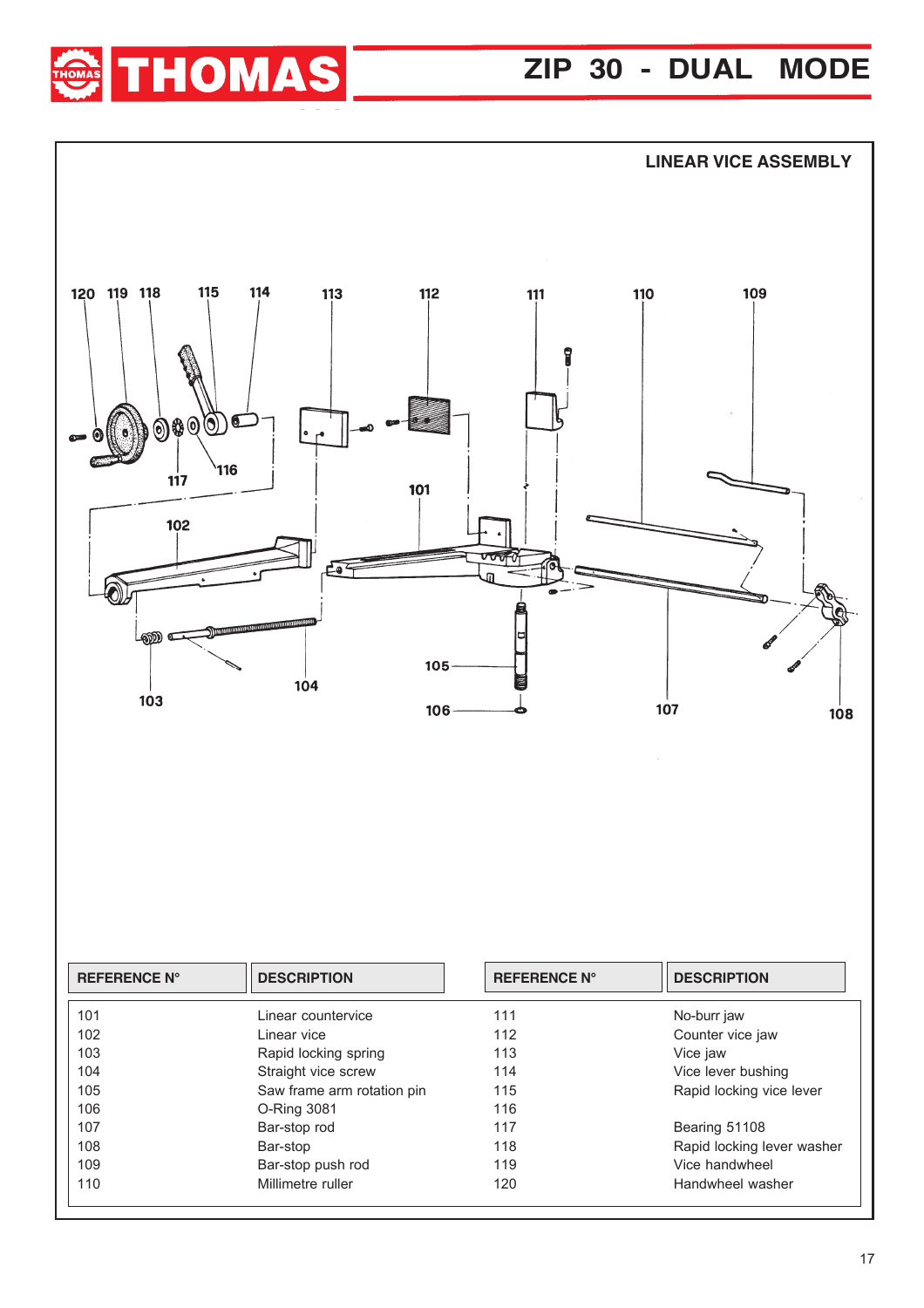



| 201        | Saw frame                          | 228 | Saw frame movement lever      |
|------------|------------------------------------|-----|-------------------------------|
| 202        | Brake cylinder spring coupling rod | 229 | Blade guide rod guard         |
| 204        | Hinge pin                          | 230 | <b>Transmission flywheel</b>  |
| 205        | Ring nut GUK 35                    | 231 | Nilos ring 30205 XAV          |
| 206        | Motor cover                        | 232 | Bearing 30205 X               |
| 207        | Motor fan                          | 233 | Ring nut GUK 25               |
| 208        | Washer                             | 234 | Flywheel guard fastening knob |
| 209<br>210 | Electric motor<br>Reduction unit   | 235 | Blade left-hand guard         |
| 212        | Motor/reduction unit flywheel      | 236 | Flywheel guard                |
|            | shaft                              | 237 |                               |
| 213        | Key 8 x 7 x 50                     |     | Motor flywheel washer         |
| 214        | Key 8 x 7 x 25                     | 238 | Motor flywheel                |
| 215        | Radial bearing 6206-2RS            | 239 | Guard airtight microswitch    |
| 216        | Two-way distributor                | 240 | Motor flywheel guard          |
| 217        | Mobile rod locking dowel           | 241 | Blade right-hand guard        |
| 218        |                                    | 242 | Blade guide head fixed rod    |
| 219        |                                    | 243 | Blade additional protection   |
| 220        | Band tightening slide gib          | 244 | Blade guide fixed block       |
| 221        | Transmission flywheel pin          | 245 | 1/8" rubber holder coupling   |
| 222        | Blade tightening slide             | 246 | Blade guide fixed pad         |
| 223        | Blade tightening slide threaded    | 247 | Blade guide adjustable pad    |
| 224        | rod<br>Belleville washer           | 248 | Short eccentric pin           |
|            | Ø 16,3/31,5x1,75                   | 249 | Long eccentric pin            |
| 225        | Blade tightening handwheel         | 250 | Bearing 608 2RS               |
| 226        | Blade guide head movable rod       | 251 | Microswitch                   |
| 227        | Handgrip                           | 252 | Adjustment blade guide block  |
|            |                                    |     |                               |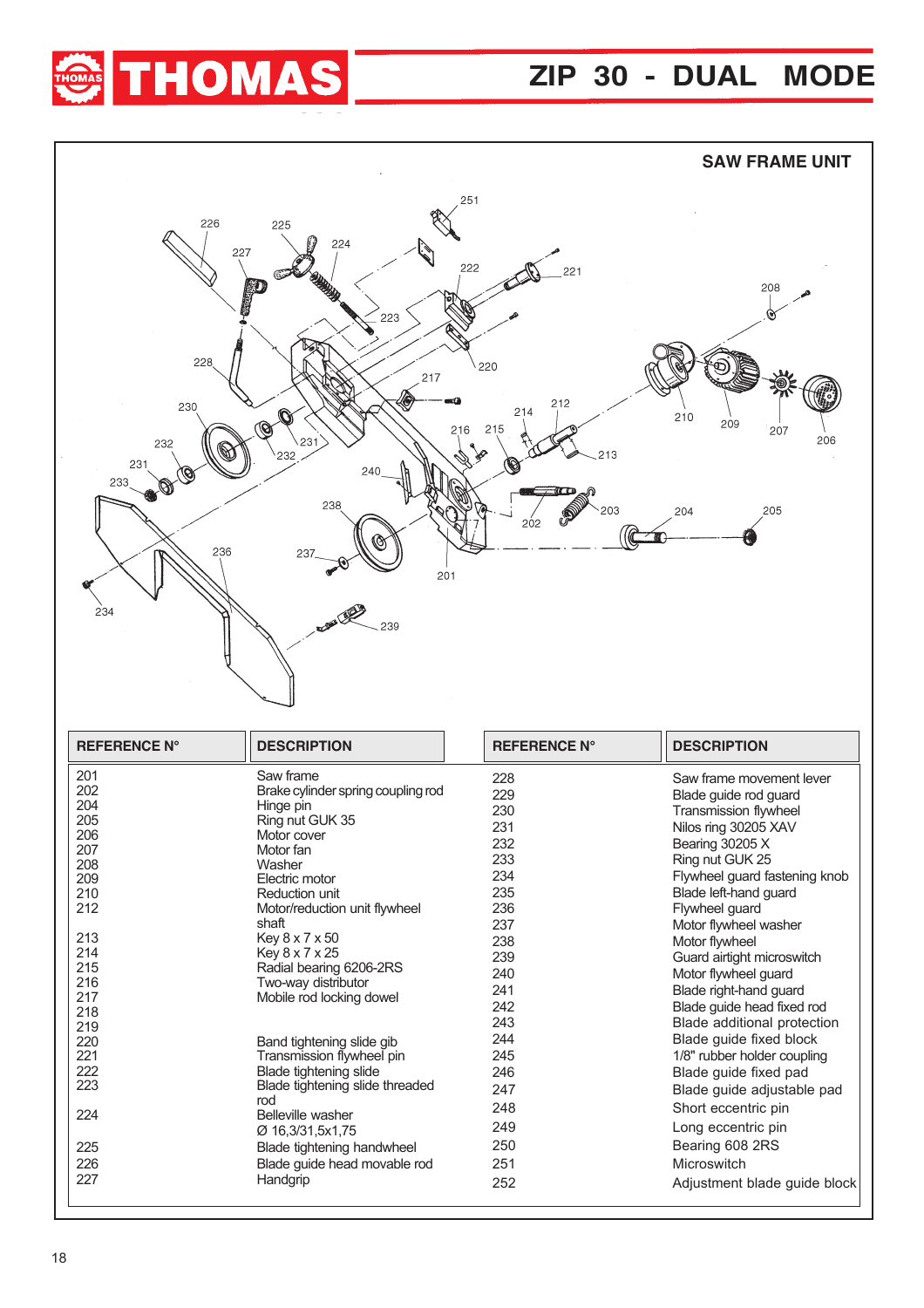

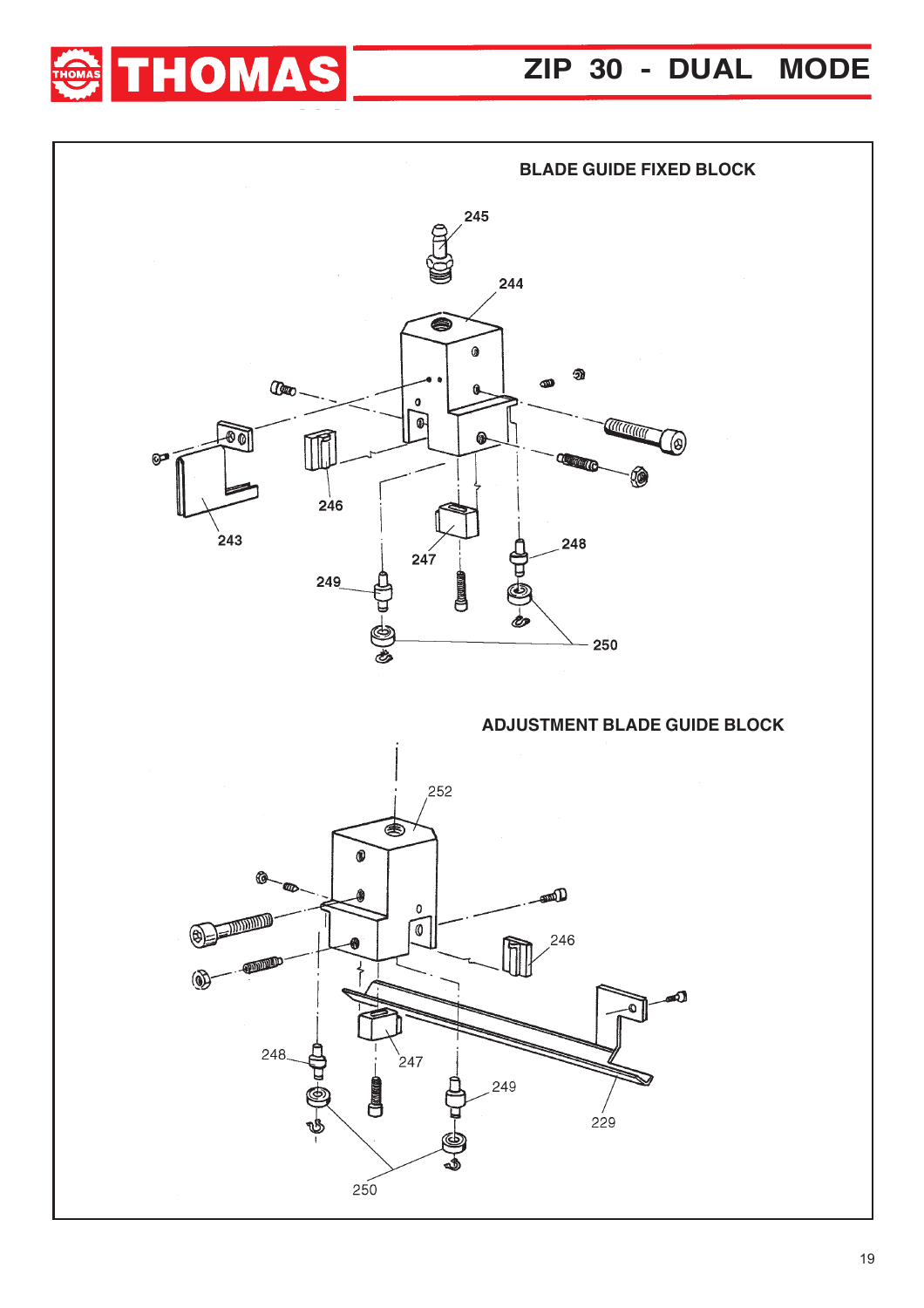

## **ZIP 30 - DUAL MODE**